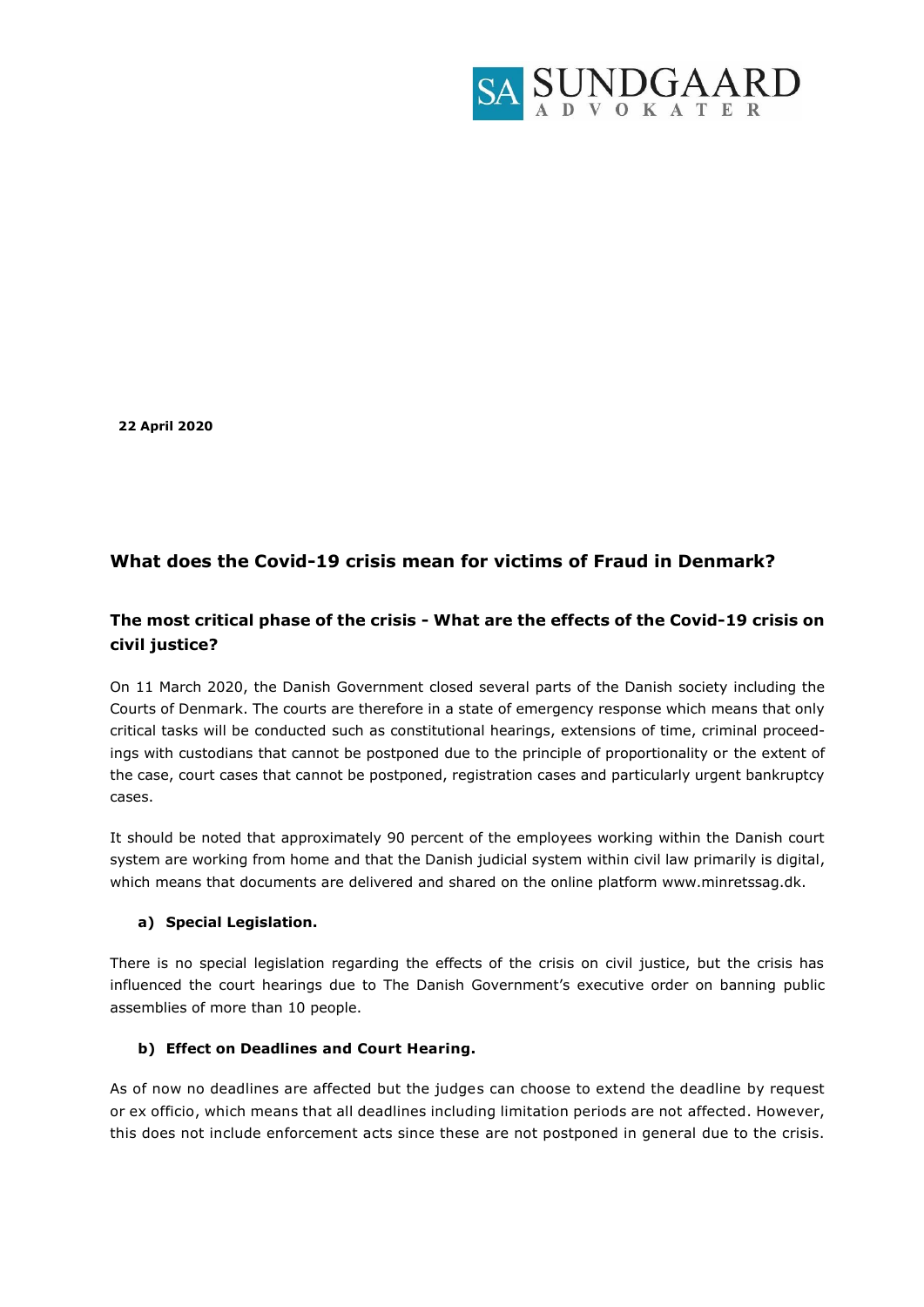All Danish courts have postponed all non-urgent hearings until 10 May 2020 or until further notice. It is possible for a court hearing to take place as a video conference; however, this solution is only used to a small extent.

In particularly urgent matters it is possible to contact the Danish courts by e-mail or telephone. The emergency contact information can be found on the different courts' homepage.

## **c) How lawyers and banks work during the crisis**

The Danish Government has not imposed but only encouraged the private sector to work from home. Therefore, banks as well as law firms can continue business as usual as long as the necessary precautions issued by the government are followed e.g. keeping the employees' workstations at least two meters apart.

## **d) The crisis' effect on insolvency law**

Bankruptcy cases are handled the same way as other cases in Denmark right now. This means that it is up to the specific court to decide whether the case is critical or not and therefore needs to be taken care of. The bankruptcy courts are still issuing new bankruptcy orders but only in a limited extent.

## **Forecast: After the crisis and long-term effects**

#### **a) Which measures during the crisis will be withdrawn immediately**

As of present date the suspension of court hearings is expected to be withdrawn on 10 May 2020.

#### **b) Which measures will remain in place?**

There are no indications that any measures will remain in place.

# **c) Will prosecution and punishment of economic crime, including corruption matters, be weakened?**

Due to the suspensions of court hearings it is expected that the courts will be pressured by the accumulation of non-urgent ongoing cases, which may cause a bottleneck in regard to completion of ongoing and new cases.

#### **d) Will the ratio of third party funded matter rise?**

As of now litigation funding is not heavily used, but there may be an effect in investigation funding as third parties may not have the same solid cash equivalents to participate in an investigation funding.

# **Reopening of the courthouses:**

As of 17 April 2020, the Danish Courts announced a gradual reopening from 27 April 2020 by recommendation from the Danish Government and health authority. In the first instance the